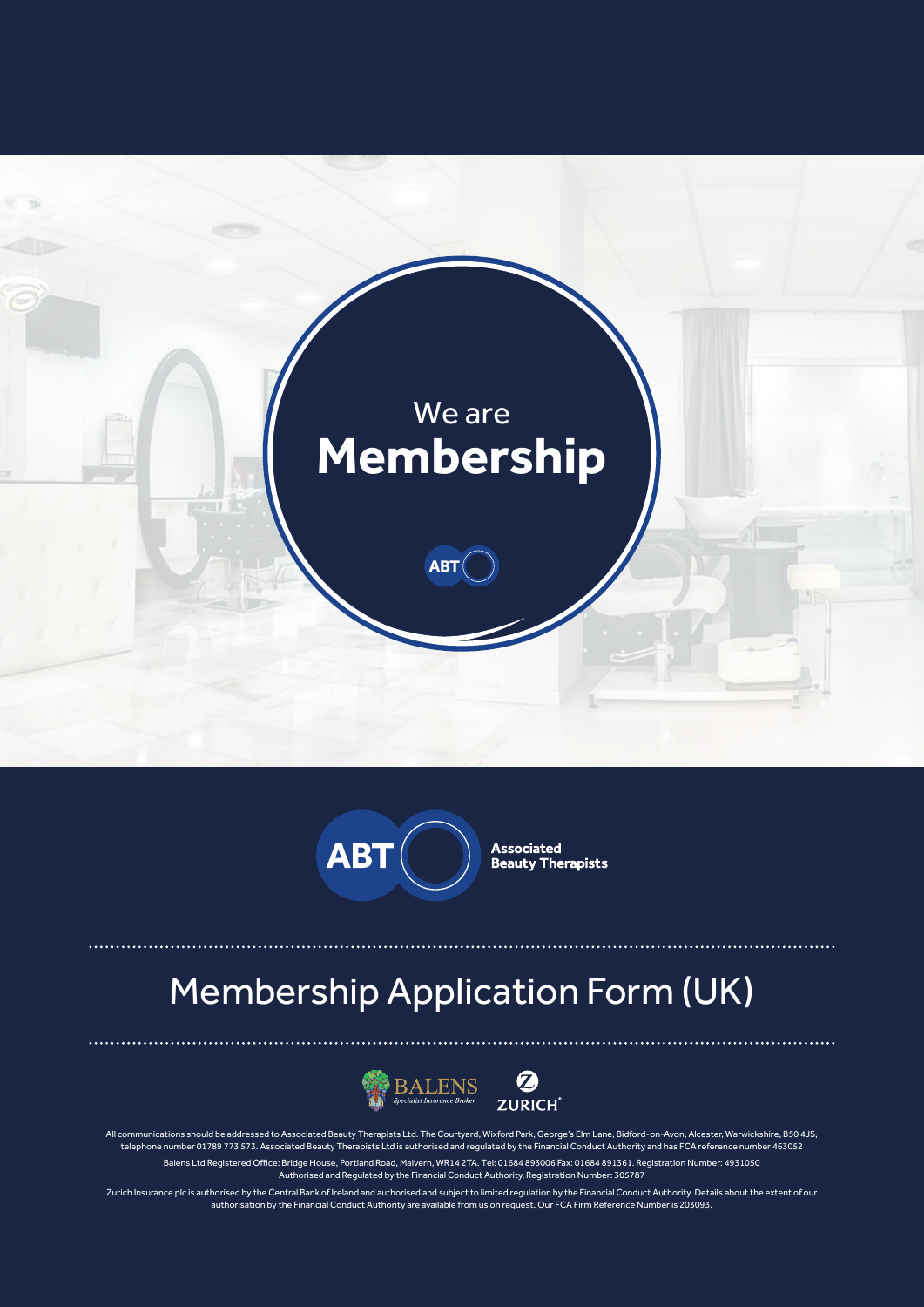# **Welcome** to Associated Beauty Therapists (ABT)

**What do you get when you combine over thirty years internal experience with one of the largest insurance companies in the UK (Zurich Insurance plc), and a team of well respected industry professionals?**

The answer, a UK based company offering both membership and an insurance solution. Associated Beauty Therapists (ABT) is designed by therapists, for therapists.

With ABT you get competitive prices for a comprehensive third party liability package and only one form to fill in.

We aim to provide you with an affordable insurance solution which includes cover to work from home, salon or any other safe location in the UK or temporarily abroad (other than USA or Canada).

- Up to £6 million Professional Treatment Risks Insurance should anything happen that you could be held legally liable for while performing a treatment or acting otherwise in your professional capacity
- £6 million Public Liability should accidental damage or injury be caused to persons or property
- £6 million Product Liability should there be any injury or loss arising fromthe products you supplied whether to your clients or up to certain limits on a retail basis also

In addition, we give you unlimited defence costs per claim with unlimited number of claims in any one year.



#### **Industry-Specific Insurance**

Our Insurance package has been designed specific to the Beauty, Nails and Complementary markets and is provided through Zurich Insurance plc. Our insurance includes £6 Million Professional, Product & Public Liability, Including Treatment Risk Insurance.



#### **DAS Legal Advice**

Whether you are having a dispute with your employer or need advice on a consumer issue the specialists at DAS can provide practical advice, suggest next steps and guide you through the legal process. We are In Touch at beautyandhairdressing.co.uk

Free CPD courses inline with regional trends delivered up to 4 times a year at various trade shows. Keep up to date via abtintouch.co.uk for news, features, training and videos, exclusively to ABT members.

Beautyandhairdressing.co.uk ABT's unique website delivers up to date Beauty, Hairdressing, Industry and

Lifestyle news. Designated member areas offering tailored benefits, discount and unique content.



#### **Scratch & Guild News Magazine**

Annual postal or digital subscription to either Scratch or Guild News Magazine. Worth up to £39. (Dependent on memebership catagory)



### **Free Web Listing**

Free Website Listing to drive personal consumer leads to your salon with our new and innovative system.

#### **CPD Courses International Representation**

We work across all the major geographical regions, meaning we understand the underlying drivers in beauty markets.

#### **We are In Touch Personalised Membership Portal**

Your very own personalised membership portal where you can climb from blue to beyond and earn points and rewards. Where you can check your own insurance policy and documentation plus receive relevant announcements and discounts.



#### **Membership Helpline**

As industry specialists, you can get in touch with your questions and queries via our website, UK based call centre, social media or meet in person at a trade show.



#### **Exclusive Member Discounts**

Save £100's with ABT's twice-monthly newsletters offering broad market trends, strategy and exclusive member discounts from industryleading brands.



#### **Exclusive VIP Trade Show Entry**

Free access to the UK and Ireland's leading trade shows throughout the year.



#### **12 months free use of good to glo**

Bridging the gap between science and beauty you will get 12 months free access to the good to glo software, advancing the path of patch testing and be able to let your clients know you are #glopro

# Phone: 01789 773 573 Web: www.abtinsurance.co.uk

ABT Limited. The Courtyard, Wixford Park, George's Elm Lane, Bidford-on-Avon, Alcester Warwickshire, B50 4JS

Membership packages may vary according to the level of individual membership. We reserve the right to change the benefits that apply to ABT membership at any time without prior notice. Any external providers of a benefit included within your membership package will have absolute discretion in relation to the provision of services, and membership of the ABT does not guarantee that the external provider will be able to fulfil that section of the benefit. Where possible, ABT will attempt to offer an alternate benefit during a cease of service but this is not guaranteed. Services provided by a third party will be subject to the provider's own terms and conditions, and we will not accept any liability for loss or damage suffered as a result of a fault, error or omission in the provision of these services.

.<br>Ise note, membership fees are non-refundable and non-transferable after the initial 14 day period and run for the full year regardless of cancellation or amendments. We may, at any time, and at our sole discretion, modify these Terms and Conditions, including our Privacy Policy. Any such modification will be effective immediately upon public posting and we will endeavour to notify clients digitally of any change. Your continued use of our Service following any such modification constitutes your acceptance of these modified Terms.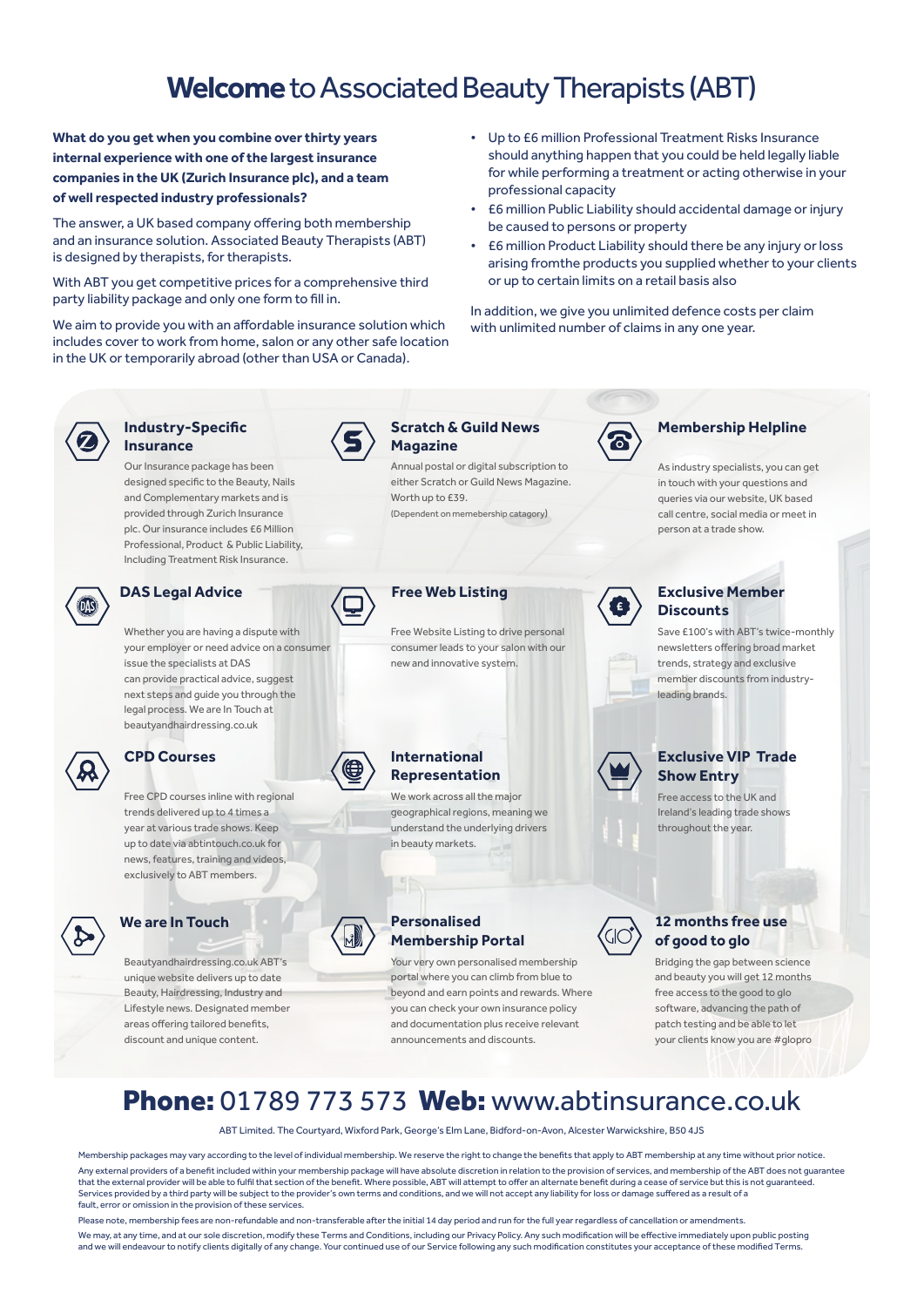# **ABT Membership Options**

### **FULL MEMBERSHIP £73.50**

Includes full insurance as explained elsewhere in this document for all of the standard beauty treatments, holistic, complementary therapies and hairdressing. You also receive all of the other membership benefits and cover allows you to work from home, mobile or salon! If you are unsure, give us a call on our local rate number and we will be more than happy to help.

Full Membership includes free subscription to Guild News Magazine

## **COMPLEMENTARY MEMBERSHIP £73.50**

Includes full insurance as explained elsewhere in this document for all of the holistic and complementary therapies only. You also receive all of the other membership benefits and cover allows you to work from home, mobile or salon! If you are unsure, give us a call on our local rate number and we will be more than happy to help. **Includes Sports Massage.**

### **NAILS, TANNING & MAKE-UP £55.95**

Includes full insurance as explained elsewhere in this document for manicure, pedicure, nail extensions, nail art, tanning, makeup and eyelash extensions only. You also receive all of the other membership benefits and cover allows you to work from home, mobile or salon! If you are unsure, give us a call on our local rate number and we will be more than happy to help. Nails Membership includes free subscription to Scratch Magazine.

### **HAIRDRESSING MEMBERSHIP £47.50**

Includes full insurance as explained elsewhere in this document for hair shampooing, cutting, styling, drying, colouring, permanent waving, relaxing or straightening and hair extensions only. You also receive all of the other membership benefits and cover allows you to work from home, mobile or salon! If you are unsure, give us a call on our local rate number and we will be more than happy to help.

### **STUDENT MEMBERSHIP £25.00**

In respect of any Treatment or Advice given by any person who is not qualified in the Procedure being undertaken except:

- a) under the direct supervision of a qualified person or
- b) with the specific agreement of the Insurer or
- c) for students' case study work, or for other work prior to qualification being obtained, if deemed ready or competent to do so by their school or tutor providing that:
	- i. students do not practice outside the scope of what they have been taught, and that regular supervision and / or on-going case consultation and review for such case studies is in place
	- ii. students are to declare to any recipient in advance that they are not qualified.
	- iii. students may charge a fee if appropriate, provided this is allowed by the tutor or school in question and that it is a modest amount and evidently lower than an experienced and qualified professional would normally charge

### **SALON**

Have you got a salon? More than three staff? Special requirements? We can help, improve your level of cover and save you money on our standard rates. Give ABT a call today and start saving!

## **CONTENTS & EQUIPMENT COVER**

A Policy for small salons and mobile therapists. Give ABT a call today.

### **SALON PACKAGE**

Packages for large salons upon request. Give ABT a call today.

Please note that all of the above insurance options include administration fees and Insurance Premium Tax (IPT) at 12%.



Associated -----------<br>Beauty Therapists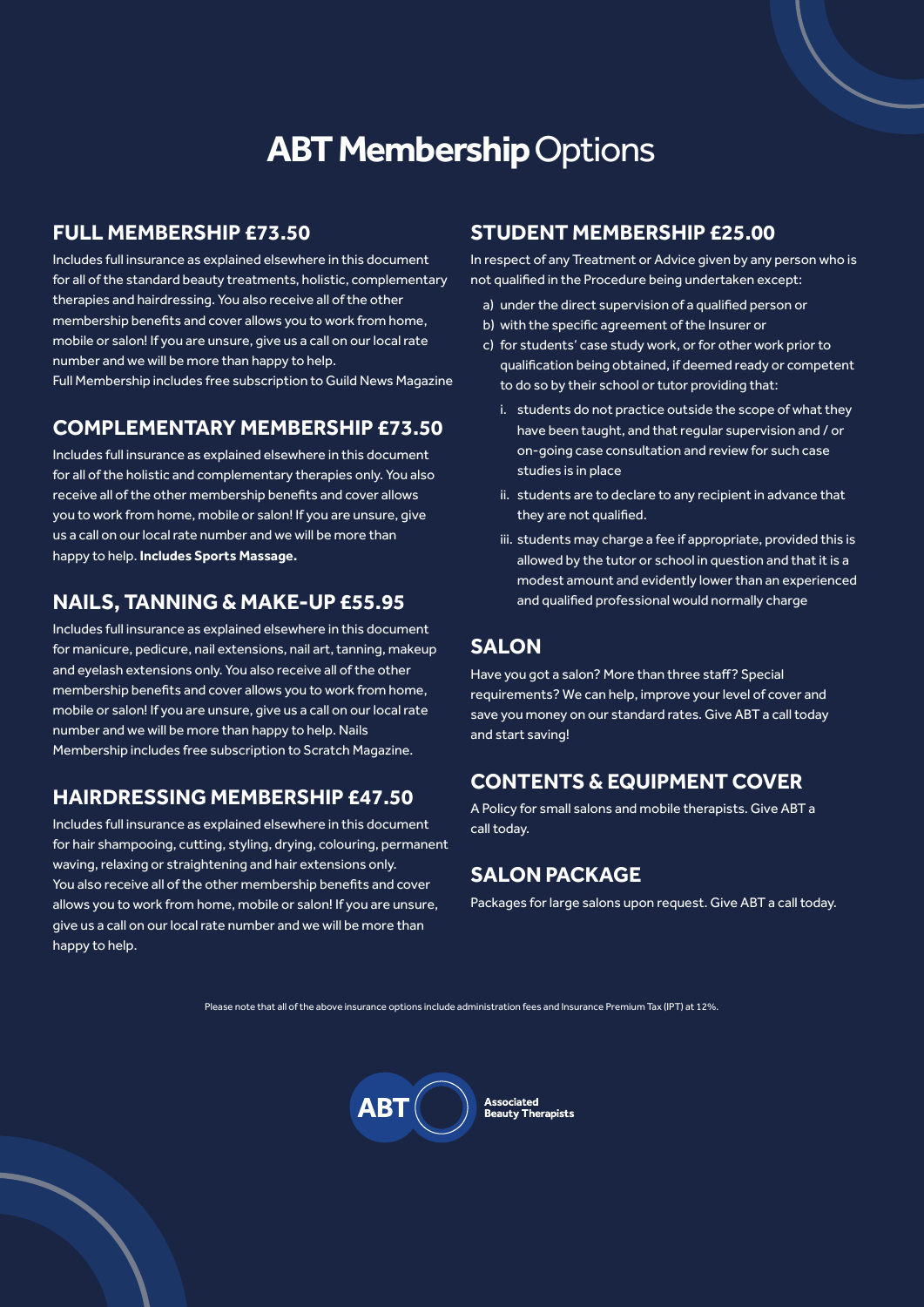The following lists of treatments can be covered under the policy, such cover is only available where acceptable qualifications are held

# **Full Membership Treatments** Covered

- > Acupressure
- > Alexander Technique
- > Alkaline Skin Wash
- > Aromatherapy and Blending Essential Oils for Retail
- > Alpha Hydroxy Acids Glycolic Acids less than 10% Unbuffered or less than 30% Buffered
- > Ayurvedic Facials and Body Massage
- > Baby Massage Instruction
- > Barbering, Shaving and Face Massage
- > Bleaching
- > Blend Epilation
- > Body Electrotherapy
- > Body Massage
- > Body Warming
- > Body Wraps
- > Bowen Technique
- > Bust Treatments
- > CACI Futuretec Cleansing
- > Cleansing
- > Colour Therapy
- > Cranial-Sacral Therapy
- > Crystal Therapy
- > Depilatory Creams
- > Ear Piercing Lobe Only
- > Electrical Epilation Diathermy, Galvanic and Blend
- > Electrical Epilation Probe / Tweezer
- > Electrical Slimming Toning Treatments
- > Electrical Treatment for Skin Improvement
- > Enlighten
- > Epil Pro
- > Esterified Aromatherapy and Blending Essential Oils for Retail Ayurvedic Facials and Body Massage
- > Exercise
- > Exfoliation Techniques Facial
- > Eye Treatments Shaping, Tinting, Perming, Eyelash Perming
- > Face and Body Painting
- > Face Masks
- > Facial Electrotherapy
- > Facial Massage
- > Facial Scrub
- > False Eyelashes
- > Faradic Muscle Toning
- > Flower Remedies
- > Foot Printing
- > Free Sound Wave > Fruit Acids
- 
- > Galvanic Facial
- > Galvanic Cellulite Treatment
- > Group Exercise
- > Hair Shampooing, Cutting, Styling, Drying, Colouring, Permanent Waving and Hair Extensions only
- > Hopi Ear Candles
- > Hydrotherapy
- > Indian Head Massage
- > Individual Exercise
- > Infra Red
- > Kinesiology
- > Lymphatic Drainage Face and Body
- > Make-up
- > Manicure
- > Manual Exfoliation
- > Manual Lymphatic Drainage
- > Manual Treatments for Cellulite
- > Manual Treatments for Skin Improvement
- > Manual Treatments for Stretch Marks
- > Massage
- > Mechanical Massage
- > Mendhi/Henna/Body Art
- > Metamorphic Technique
- > Microcurrent (body)
- > Microcurrent (face)
- > Microdermabrasion
- > Micro Epidermal Skin Abrasion
- > Nail Art
- > Nail Extensions
- > Nora Bode Oxyjet
- > Nutrition and Diet Advice given in connection with a Treatment

Many other treatments included and available. Details available on request.

- > Oxygen Facials excluding direct inhalation
- > Paraffin Wax Treatments
- $\sum_{n=1}^{\infty} P_n \cdot \text{diam}(n)$
- > Reflexology
- > Reiki
- > Remedial Camouflage
- > Sauna
- > Self-Tanning Treatments
- > Shiatsu
- > Skin Peeling basic Alpha/Beta hydroxy
- > Sound Wave Slimming and Toning
- > Spa Treatments
- > Sports Massage
- > Spray on Tanning
- > Stone Therapy
- > Steaming
- > Steam Cabinets Room
- > Stress Massage and Management
- > Sugaring Strip and Paste
- > Swedish Body Massage
- > Student Case Studies under supervision and as described in the policy - Students to be named and a certificate will be issued
- > Tai Chi

 $\sim$  Watcu

> Thai Massage (Acupressure)

> Waxing - Hot and Warm

> Threading > Tuina

> Toning Tables > Tooth Decoration > Tweezer Epilation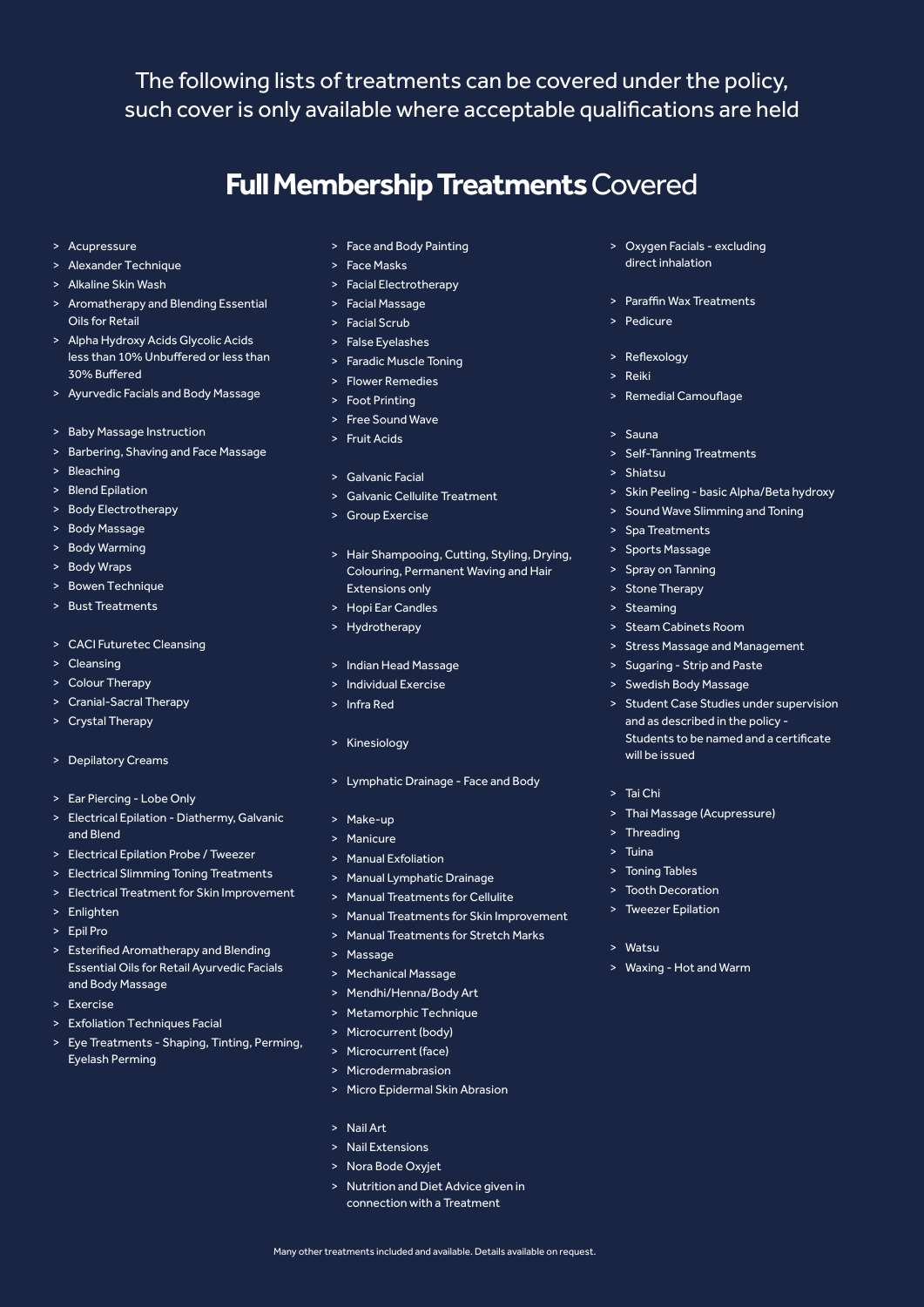# **Complementary Treatments** Covered

- > Acupressure
- > Alexander Technique
- > Allergy Testing
- > Angel Therapy (Angels of Ascension, Diana Cooper)
- > Anger Management
- > Aromatherapy
- > Aromatherapy and Blending Essential Oils for Retail
- > Aura-Soma
- > Autogenic Therapy
- > Assemblage Point Shifting
- > Ayurvedic Facials and Body Massage
- > Baby Massage Instruction
- > Bach Remedies
- > Bates Vision
- > Bi Aura
- > Bio Energy Therapy
- > Bio Kinetics
- > Bio Magnetic Therapy
- > Bionetics
- > Body Massage
- > Bowen Technique
- > Buteyko
- > Breathing Therapy/Breathing Massage
- > Celloid Mineral Therapy
- > Chi Kung
- > Cognitive Therapy
- > Colour Therapy
- > Cranio Sacral Therapy
- > Creative Writing
- > Crystal Therapy
- > Dowsing for Stress Release
- > Educational Kinesiology
- > Electro acupressure

> Manicure > Pedicure > Nail Extensions > Nail Art

- > Electro Crystal Therapy/Electro Gem Therapy
- > Emotional Freedom Technique
- > EmoTrance (if qualified in Reiki or Healing)
- > Em Power Therapy
- > Energy Balancing
- > Energy Field Therapy
- > Energy Interference Patterning
- > Enneagram
- > Exercise
- > Facial Massage
- > Feldenkrais Method
- > Foot Printing
- > Group Exercise
- > Herbalism
- > Holistic Retuning
- > Holographic Re-patterning
- > Homoeopathy
- > Hopi Ear Candles
- > Hot/Thermal Stone Massage
- > Human Givens
- > Hydrotherm Massage
- > Hypnotherapy
- > Indian Head Massage
- > Individual Exercise
- > Kairos
- > Kinesiology
- > Kinetic Energy
- > Kirlian/Bio Electrographic
- > Life Coaching (Excluding corporate)
- > Manual Lymph Drainage Category 1 & 2
- > Massage (including deep tissue)
- > Mechanical Massage
- > Meditation & Psychic Awareness (no more than 20% of income)
- > Metamorphic Technique

> Semi Permanent Eyelashes

> Naturopathy

> Day Make-up > Evening Make-up > Media Make-up

- > Neuro Linguistic Programming (Not on its own)
- > Nutrition Therapy
- > On Site Massage
- > Phytobiophysics
- > Pilates (Mat Work)
- > Polarity Therapy
- > Post-graduate Massage
- > Provocative Therapy
- > Psychotherapy
- > Radionics (excluding crops, bldg, soil etc.)
- > Reflexology
- > Reichian Therapy
- > Reiki
- > Relaxation Therapy
- > Remedial Therapy
- > Rolfing
- > Shamanism (Not on its own)
- > Shen Therapy
- > Shiatsu
- > Sound Healing
- > Spiritual Psychotherapy
- > Sports Massage
- > Stress Management
- > Tai Chi (Non Combat)
- > Touch for Health
- > Traditional Chinese Medicine
- > Vitamin & Mineral Therapy
- > Vortex healing
- > Yoga
- > Zero Balancing

> Fashion Make-up

> Application of Tanning Products

Many other treatments included and available. Details available on request.

**Nails, Tanning & Make-up Treatments** Covered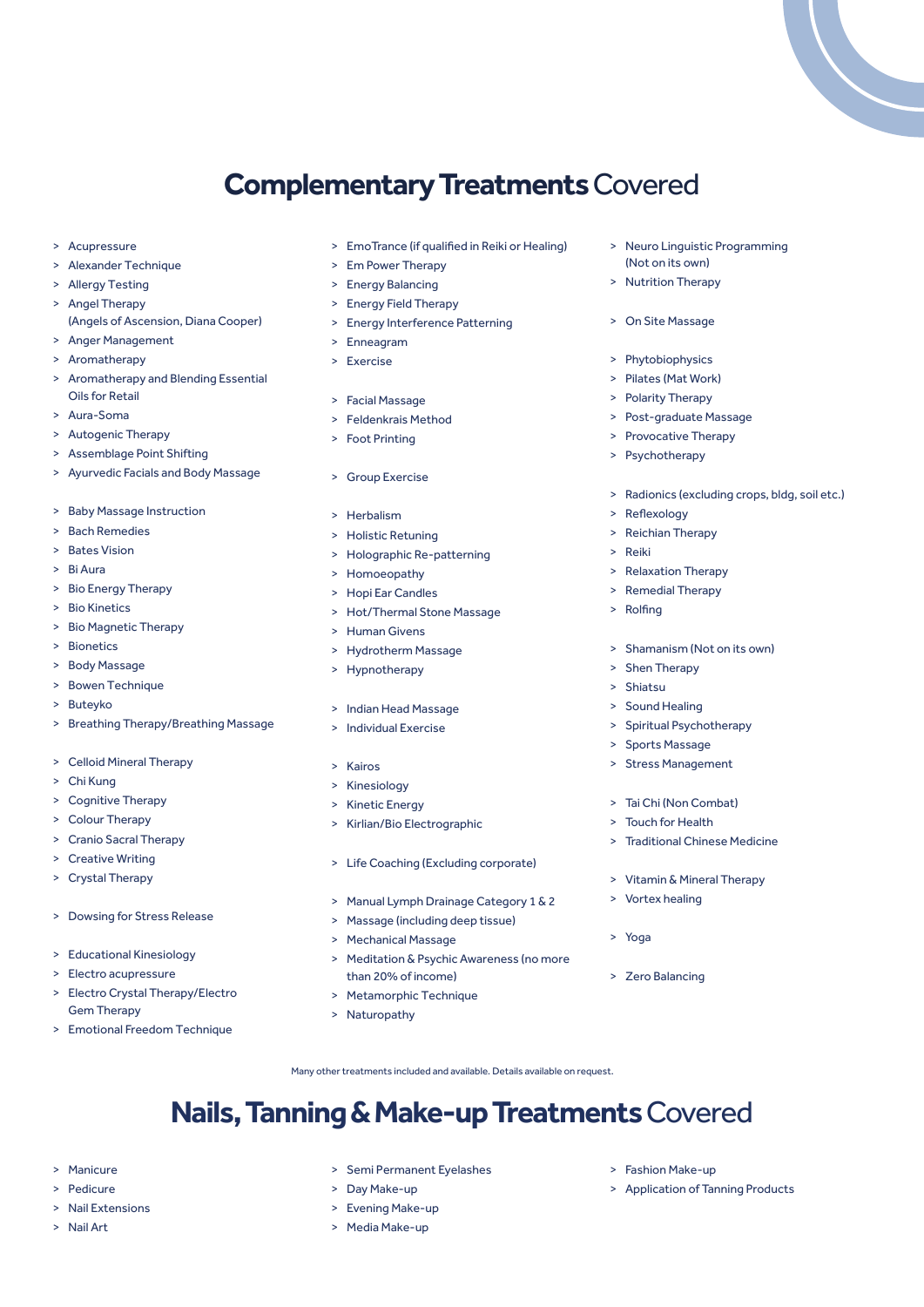# Membership Application

#### PLEASE COMPLETE USING BLOCK CAPITALS

| <b>SURNAME &amp; TITLE</b><br>(Dr/Mrs/Miss/Mr) | <b>FAX</b>                                                                                |
|------------------------------------------------|-------------------------------------------------------------------------------------------|
| <b>FIRST NAME</b>                              | <b>EMAIL</b>                                                                              |
| <b>DATE OF BIRTH</b>                           | <b>WEBSITE</b>                                                                            |
| <b>HOME ADDRESS</b>                            | <b>BUSINESS NAME</b>                                                                      |
|                                                | <b>BUSINESS ADDRESS</b>                                                                   |
|                                                |                                                                                           |
| <b>COUNTY</b>                                  |                                                                                           |
| <b>POSTCODE</b>                                |                                                                                           |
| <b>HOME TEL</b>                                | <b>COUNTY</b>                                                                             |
| <b>WORK TEL</b>                                | <b>POSTCODE</b>                                                                           |
| <b>MOBILE</b>                                  | (delete as<br>appropriate)<br><b>ADDRESS FOR CORRESPONDENCE</b><br><b>HOME / BUSINESS</b> |

HOW DID YOU FIND OUT ABOUT ABT? (PLEASE CIRCLE) COLLEGE / TRADE SHOW / ADVERT / DIRECT MAIL / RECOMMENDATION

# **YOUR TRAINING QUALIFICATIONS**

NAME & ADDRESS OF COLLEGE / SCHOOL / SALON DATES OF TRAINING

QUALIFICATIONS ACHIEVED

| <b>COLLEGE</b> | <b>DATE</b> | <b>QUALIFICATIONS</b> |
|----------------|-------------|-----------------------|
|                |             |                       |
|                |             |                       |
|                |             |                       |
|                |             |                       |
|                |             |                       |
|                |             |                       |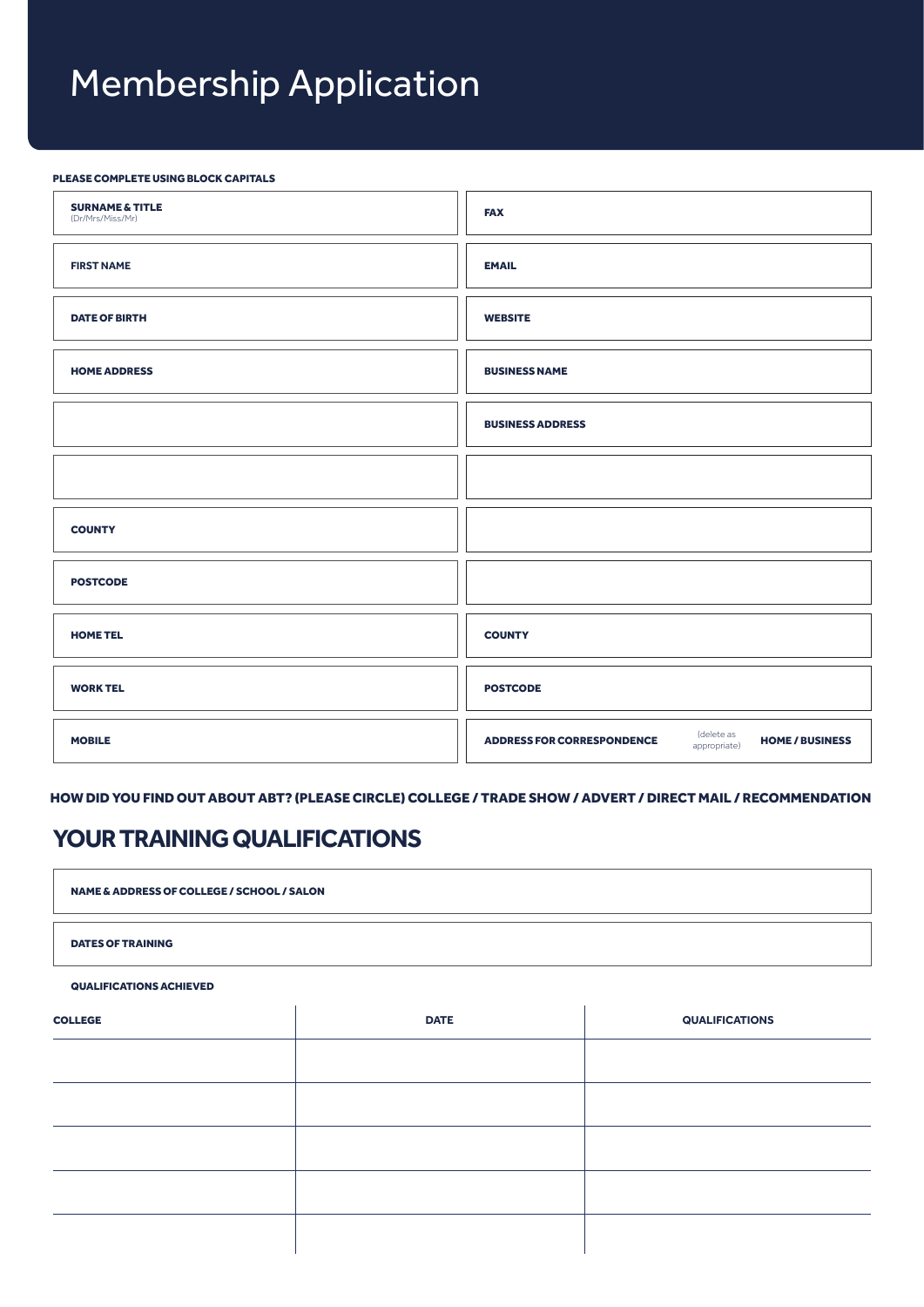You may cancel the policy within the first 14 days of inception and a full refund of the insurance element of your membership package will be issued. Membership is non-refundable. Please refer to our Terms of Business.

|                                                                                                                                                                                                                                                |              | <b>Tick</b> |           |
|------------------------------------------------------------------------------------------------------------------------------------------------------------------------------------------------------------------------------------------------|--------------|-------------|-----------|
| <b>INDIVIDUAL FULL MEMBERSHIP WITH INSURANCE</b><br>Includes Free Guild News Annual Subscription worth £37 plus all membership benefits listed on page 2                                                                                       | £73.50       |             |           |
| ADD A FREE HARD COPY OF THE STARTER PACK (+ £5.00 Postage & Packing)                                                                                                                                                                           | £5.00        |             | Sub-Total |
| INDIVIDUAL NAILS, TANNING & MAKE-UP MEMBERSHIP WITH INSURANCE<br>Includes Free Scratch Annual Subscription worth £34 plus all membership benefits listed on page 2                                                                             | £55.95       |             |           |
| ADD A FREE HARD COPY OF THE STARTER PACK (+ £5.00 Postage & Packing)                                                                                                                                                                           | £5.00        |             | Sub-Total |
| <b>INDIVIDUAL COMPLEMENTARY MEMBERSHIP WITH INSURANCE</b><br>Includes Sports Massage cover plus all membership benefits listed on page 2                                                                                                       | £73.50       |             |           |
| <b>INDIVIDUAL HAIRDRESSING INSURANCE</b>                                                                                                                                                                                                       | £47.50       |             |           |
| <b>INDIVIDUAL STUDENT MEMBERSHIP WITH INSURANCE</b>                                                                                                                                                                                            | £25.00       |             |           |
| <b>SALON</b><br>Have you got a salon? More than three staff? Special requirements?<br>We can help, improve your level or cover and save you money on our standard rates. Give ABT a call today and request our salon<br>form to start savings! | <b>ECALL</b> |             |           |

#### **OPTIONAL EXTENSIONS**

Please note, extensions are subject to membership and training requirements / pre-requisites and are subject to endorsements. Please see www.abtinsurance.co.uk for full details.

| <b>ADVANCED SKIN PEELING - UP TO 50%</b>            | £28.82  |  |
|-----------------------------------------------------|---------|--|
| <b>EAR PIERCING - CARTILAGINOUS OR NAVAL / NOSE</b> | £41.36  |  |
| <b>ADVANCED ELECTROLYSIS</b>                        | £66.45  |  |
| <b>MICROPIGMENTATION</b>                            | £219.52 |  |
| <b>MICRO-BLADING</b>                                | £250.88 |  |
| <b>DERMAPLANING</b>                                 | £250.95 |  |
| <b>SUNBEDS (MAXIMUM 4 SEE NOTES)</b>                | £41.36  |  |
| <b>TEACHING - INDIVIDUAL</b>                        | £28.82  |  |
| <b>CORPORATE TEACHING - UP TO 3 TUTORS</b>          | £158.68 |  |
| <b>CORPORATE TEACHING - UP TO 6 TUTORS</b>          | £166.32 |  |
| SKIN NEEDLING OR DERMA-ROLLERING                    | £172.48 |  |
| <b>MESOTHERAPY INC MESO VYTAL</b>                   | £188.15 |  |
| <b>CRYOPEN</b>                                      | £161.81 |  |
| <b>HIFU - HIGH INTENSITY FOCUSED ULTRASOUND</b>     | £95.52  |  |
| <b>LED LIGHT</b>                                    | £95.52  |  |
| <b>LIPO FIRM PRO / PLUS / QUANTAHR</b>              | £95.52  |  |
| <b>LASER HAIR REMOVAL</b>                           | £689.92 |  |
| <b>LASER SKIN REJUVENATION</b>                      | £689.92 |  |
| <b>AES DIVINE</b>                                   | £330.40 |  |
|                                                     |         |  |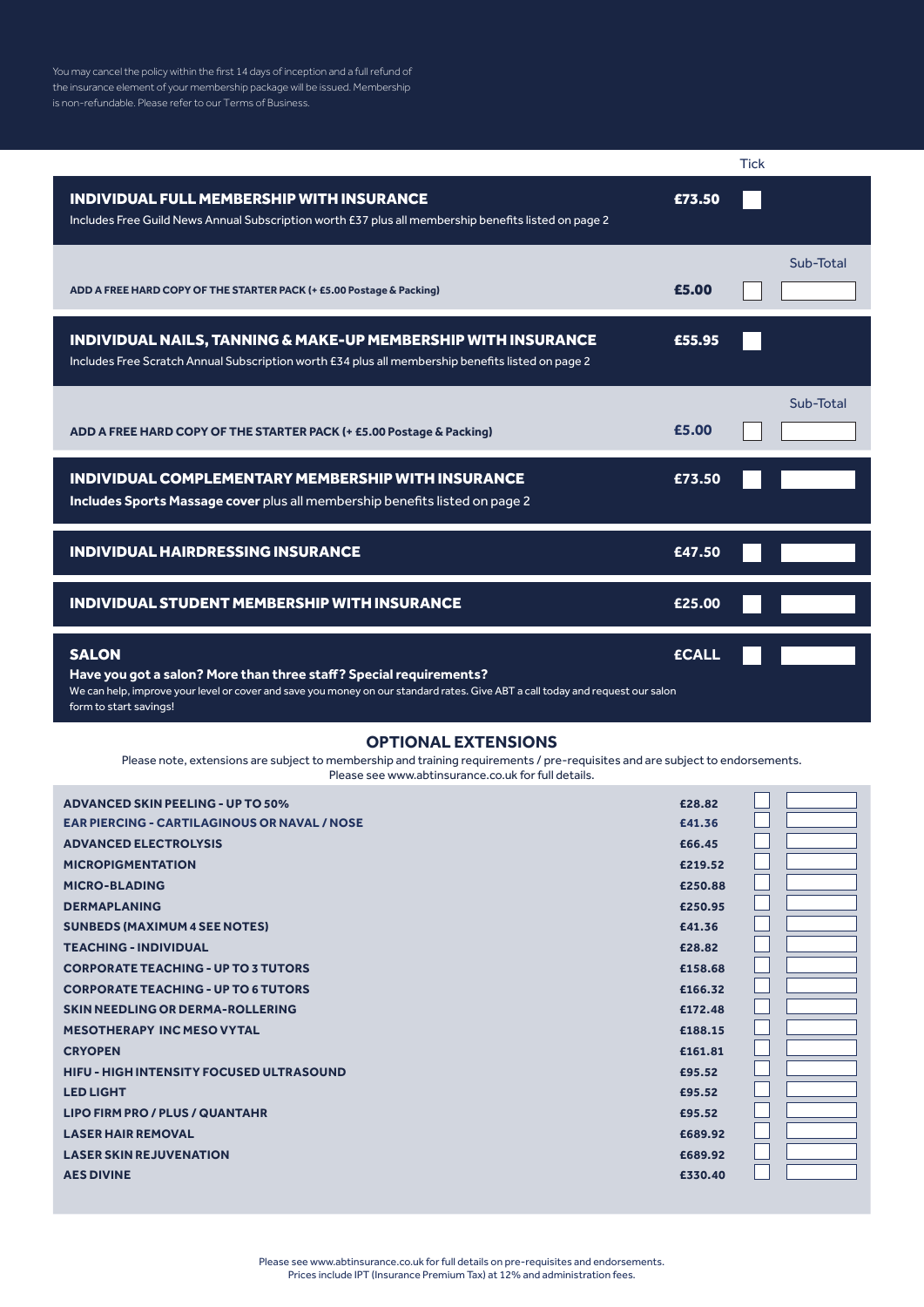# **Membership Application continued**



# **INSURANCE DECLARATION**

#### **Please circle the answers to the questions below**

| Has any insurer ever cancelled, declined or refused to renew any insurance, or accepted the risk at special terms?                                                                                            | YES / NO |
|---------------------------------------------------------------------------------------------------------------------------------------------------------------------------------------------------------------|----------|
| Have you had any claims, or incidents which may give rise to a claim under this business or any other business?                                                                                               | YES / NO |
| Have you ever been convicted of any criminal offence, other than motoring offences, or offences that are spent                                                                                                |          |
| under the Rehabilitation of Offenders Act 1974? Are there any prosecutions pending?                                                                                                                           | YES / NO |
| Do you retail products either propriety or under your own label? If yes is your annual turnover in respect of products                                                                                        |          |
| sold over £30,000?                                                                                                                                                                                            | YES / NO |
| Do you run a school?                                                                                                                                                                                          | YES / NO |
| Do you agree going forward to patch test routinely for hair tinting and perming?                                                                                                                              | YES / NO |
| Do you agree to keep client records of any treatments performed for up to 7 years as required by the policy?                                                                                                  | YES / NO |
| I understand that Associated Beauty Therapists is an Insurance Intermediary, not an Insurer and our role is being                                                                                             |          |
| committed to providing a professional service for therapists, as such you will be classed as a Commercial Client.                                                                                             |          |
| With regards to insurance, we source and arrange insurance products but do not offer advice or make<br>recommendations when arranging your insurance or membership packages, it is the members responsibility |          |
| to ensure cover is suitable.                                                                                                                                                                                  | YES / NO |
| This is a policy that provides cover for Professional, Public and Products Liability as a practicing Beauty, Hairdressing,                                                                                    |          |
| Health, Wellbeing or Fitness Professional. Throughout this website and accompanying paperwork we have provided                                                                                                |          |
| paperwork and policy documents showing the significant features, benefits and limitations of the cover provided to                                                                                            |          |
| help you make an informed choice of suitability for your needs. As a commercial client, it is the members responsibility                                                                                      |          |
| to ensure cover is suitable. Is this cover suitable for me?                                                                                                                                                   | YES / NO |

**Phone:** 01789 773 573 **Web:** www.abtinsurance.co.uk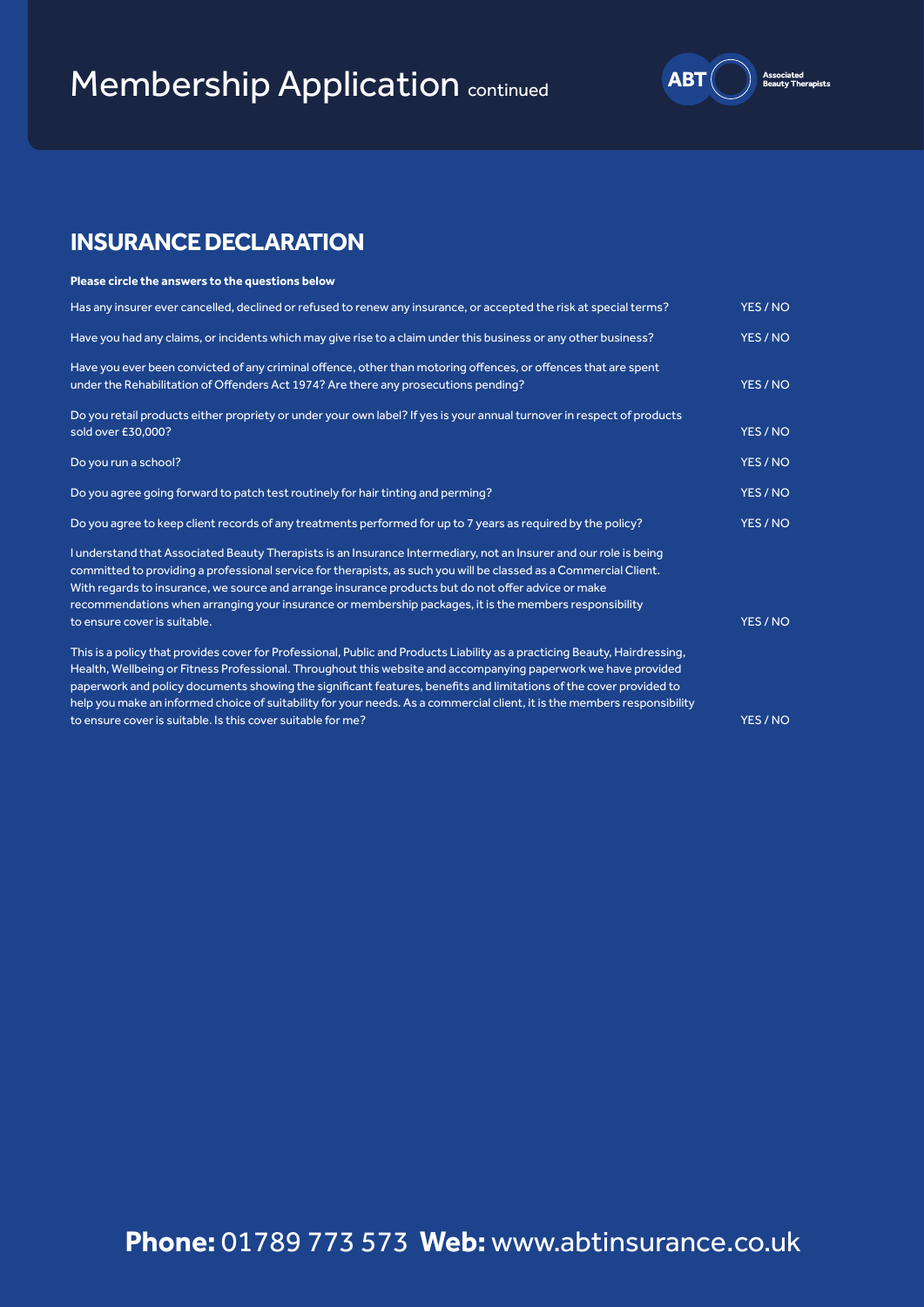# **Membership Application continued**

# **IMPORTANT NOTICE & DECLARATION**

- I/We declare that the statement and particulars in this proposal are true and complete. I/We have made a fair presentation of the risk and have not misrepresented or suppressed any material facts after full enquiry or relevant parties within my / our organisation. I / We agree to the contract of insurance being prepared using the information I / We have supplied in this form, along with any associated information I / We have supplied. I / We shall inform you of any material alteration to those facts and / or the information supplied before completion of the contract of insurance.
- I/We accept Zurich Insurance plc's policy applicable to the insurance.
- I/We declare that if anything on this membership application was written by another person, he/she acted as my/our agent for this purpose.
- I/We confirm that I/we have read and understood this document along with the Terms of Business, Explanatory Booklet, Policy Summary Documents, Membership Application Form and Premium Breakdowns (available to view in "Membership" > "Membership & Insurance Documents" for each insurance type)
- I / We understand that you will pass the information on this form and about any incident I / We may give details of to Zurich Insurance Plc so that they can make it available to other insurers. I / We also understand that, in respect of searches Zurich may make in connection with this application or any incident I / We have given details that we may pass Zurich information it has received from other insurers about other incidents involving anyone insured under the policy.
- I understand that membership packages may vary according to the level of individual membership. ABT reserve the right to change the benefits that apply to ABT membership at any time without prior notice. Any external providers of a benefit included within your membership package will have absolute discretion in relation to the provision of services, and membership of the ABT does not guarantee that the external provider will be able to fulfil that section of the benefit.
- I Understand that membership fees are non-refundable and non-transferable after the initial 14-day period and run for the full year regardless of cancellation or amendments.
- I understand that Associated Beauty Therapists is an Insurance Intermediary, not an Insurer and our role is being committed to providing a professional service for therapists, as such you will be classed as a Commercial Client. With regards to insurance, we source and arrange insurance products but do not offer advice or make recommendations when arranging your insurance or membership packages
- This is a policy that provides cover for Professional, Public and Products Liability as a practicing Beauty, Hairdressing, Health, Wellbeing or Fitness Professional. Throughout this website and accompanying paperwork we have provided paperwork and policy documents showing the significant features, benefits and limitations of the cover provided to help you make an informed choice of suitability for your needs. As a commercial client, it is the members responsibility to ensure cover is suitable.

SIGNED DATE OF A SERIES OF A SERIES OF A SERIES OF A SERIES OF A SERIES OF A SERIES OF A SERIES OF A SERIES OF

**Please send back completed form in an envelope enclosed along with payment or alternatively, please call the ABT team on 01789 773 573 to pay by credit card or email info@abtinsurance.co.uk**

#### **In cases of Salon Membership please ensure that all staff have completed individual application forms and signed the declaration.**

**Please make cheques/postal orders payable to ABT Ltd and send to...** ABT Ltd, The Courtyard, Wixford Park, George's Elm Lane, Bidford-on-Avon, Alcester, Warwickshire, B50 4JS Fax: 01789 773575

# **Phone:** 01789 773 573 **Web:** www.abtinsurance.co.uk